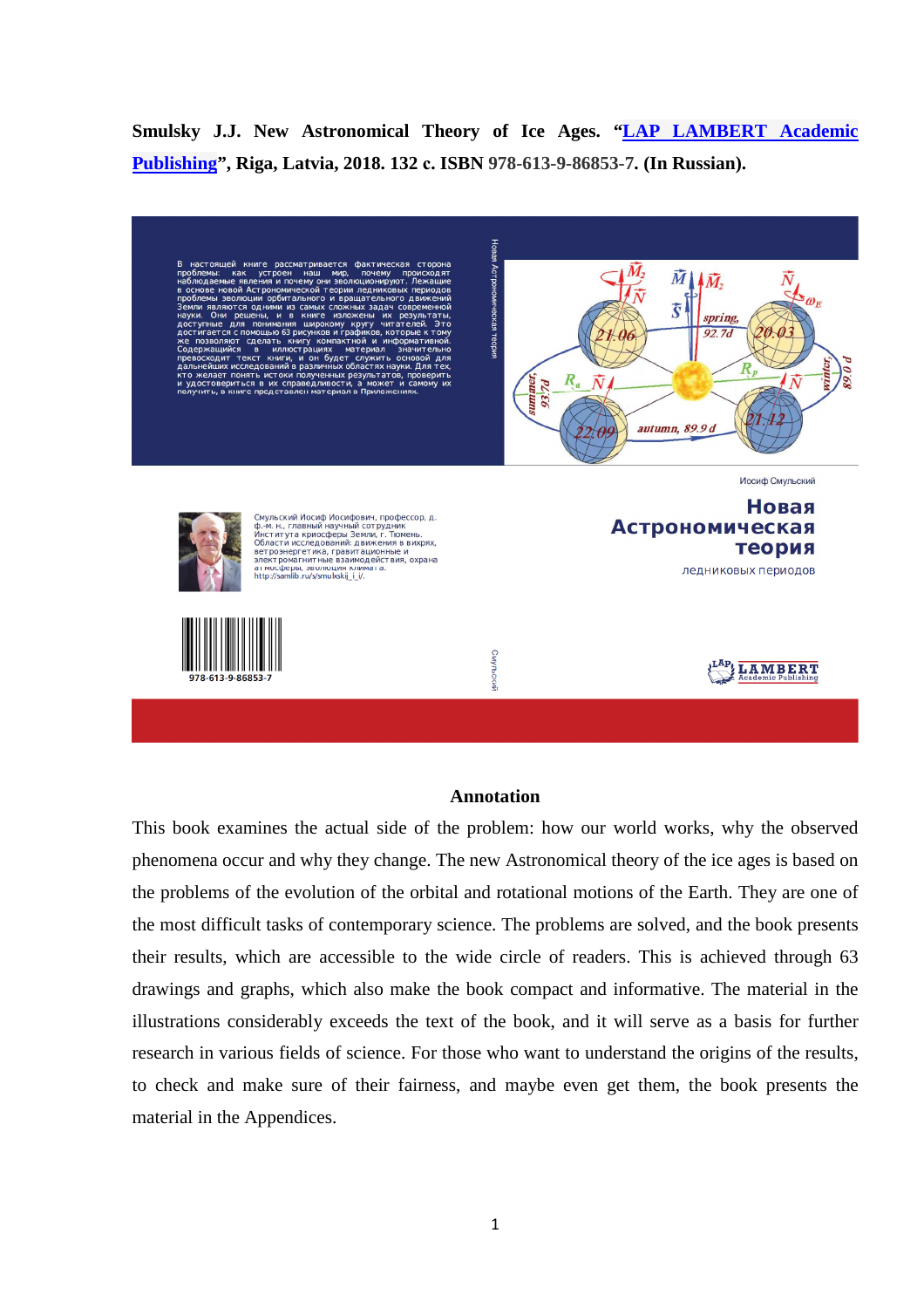## **CONTENTS INTRODUCTION**

| <b>CHAPTER 1</b>                                                        |
|-------------------------------------------------------------------------|
| THE EVOLUTION OF THE ORBITAL AND                                        |
| ROTATIONAL MOVEMENTS OF THE EARTH                                       |
|                                                                         |
| 1.1. The movements of the Earth and their change  -                     |
| 1.2. Evolution of the Earth's orbital motion9                           |
| 1.3. Evolution of Earth's rotational motion13                           |
| 1.4. Evolution of the Earth's orbital motion relative to                |
|                                                                         |
|                                                                         |
| <b>CHAPTER 2</b>                                                        |
| INSOLATION OF THE EARTH, ITS                                            |
| STRUCTURE AND EVOLUTION FOR 200 ka                                      |
|                                                                         |
| 2.1. Evolution of the obliquity and insolation                          |
| 2.2. Change in insolation along the latitude of the                     |
|                                                                         |
| 2.3. Evolution of insolation at other latitudes22                       |
| 2.4. Periods and grades of Earth's climate                              |
|                                                                         |
| 2.5. Insolation periods and paleoclimate26                              |
|                                                                         |
| 2.5.2. Insolation periods and existing paleoclimatic                    |
|                                                                         |
| <b>CHAPTER 3</b>                                                        |
| EVOLUTION OF INSOLATION AND EARTH                                       |
|                                                                         |
| 3.1. Evolution of the obliquity and insolation of the                   |
|                                                                         |
| 3.2. Evolution of the Earth's insolation and its                        |
|                                                                         |
| <b>CHAPTER 4</b>                                                        |
| <b>EVOLUTION OF INSOLATION FOR 20 Ma43</b>                              |
|                                                                         |
|                                                                         |
| 4.1. Evolution of the obliquity and insolation for 20                   |
| Ma<br>.                                                                 |
| 4.2. Change in insolation along the latitude of the                     |
| Earth in the warmest and coldest epochs for 20                          |
| Ma                                                                      |
| <b>CHAPTER 5</b>                                                        |
| STATISTICS OF INSOLATION FOR 20 Ma61                                    |
| 5.1. Analysis of insolation at equivalent latitudes for                 |
|                                                                         |
| 5.2. Analysis of the summer insolation $Q_s^{65N}$ for 20               |
|                                                                         |
| CHAPTER 6.                                                              |
|                                                                         |
| CONTEMPORARY AND FUTURE CHANGES                                         |
|                                                                         |
| 6.1. A contemporary changes of insolation                               |
| 6.2. The evolution of insolation in future epochs74<br><b>CHAPTER 7</b> |
|                                                                         |
| COMPARISONS, ADDITIONS, AND                                             |
|                                                                         |
| 7.1. Comparison of insolation periods of a                              |
| paleoclimate with marine isotope stages                                 |
| 7.2. The duration of the Sun's phenomena  86                            |
| 7.2.1. Evolution of the Sun's phenomena                                 |
| 7.2.2. The annual and daily movement of the Sun in                      |
|                                                                         |
| 7.2.3. The annual and daily movement of the Sun in                      |

| 7.2.4. The daily movement of the Sun on the             |
|---------------------------------------------------------|
| 91                                                      |
| 7.2.5. Duration of a light day at the time of           |
|                                                         |
| 7.2.6. Moments of the onset and end of the polar days   |
|                                                         |
| 7.3. Evidence of the reliability of the                 |
|                                                         |
| 7.3.1. Statements of the problems and their             |
|                                                         |
| 7.3.2. Reliability of the solution of the orbital       |
|                                                         |
| 7.3.3. Reliability of the solution of the Earth's       |
|                                                         |
| 7.3.4. Reliability of the solution of the third and     |
|                                                         |
| 7.3.5. The physical cause of the difference between     |
| the new theory and the previous one105                  |
|                                                         |
|                                                         |
| Appendix 1. Differential equations of motion of the     |
|                                                         |
| Appendix 2. Evolution of the Earth's orbit over a time  |
| interval of 100 million years and the stability of the  |
|                                                         |
| Appendix 3. Differential equations of rotational        |
|                                                         |
| Appendix 4. Evolution of the Earth's rotation axis for  |
|                                                         |
| Appendix 4.1. Precession of the axes of the Earth's     |
|                                                         |
| Appendix 4.2. Oscillations of the Earth's rotation axis |
| in the second inertial coordinate system113             |
| Appendix 4.3. The statistics of the oscillation of the  |
|                                                         |
|                                                         |

## **Book order:**

Smulsky J.J. New Astronomical Theory of Ice Ages. "LAP LAMBERT Academic Publishing", Riga, Latvia, 2018. 132 с. ISBN 978-613-9-86853-7. (In Russian).

Cost of the book is  $\in$  40.90.

To order the book need to go to the following link: https://www.morebooks.de/store/gb/book/%D0%AD %D0%B2%D0%BE%D0%BB%D1%8E%D1%86% D0%B8%D1%8F-%D0%BE%D1%81%D0%B8- %D0%97%D0%B5%D0%BC%D0%BB%D0%B8- %D0%B8-

%D0%BF%D0%B0%D0%BB%D0%B5%D0%BE% D0%BA%D0%BB%D0%B8%D0%BC%D0%B0%D 1%82%D0%B0/isbn/978-3-659-95633-1.

In the "Amount" window, specify the desired number of copies of the book and click: Add to cart.

Then go to the "My Cart" section (Cart) at the top and click "Checkout".

Then for registration of the order it is necessary to register the user.

Book with color illustrations on 40 pages. Refinement of the order with color illustrations by Email: s.gaina@lap-publishing.ru (editor Sofya Gaina).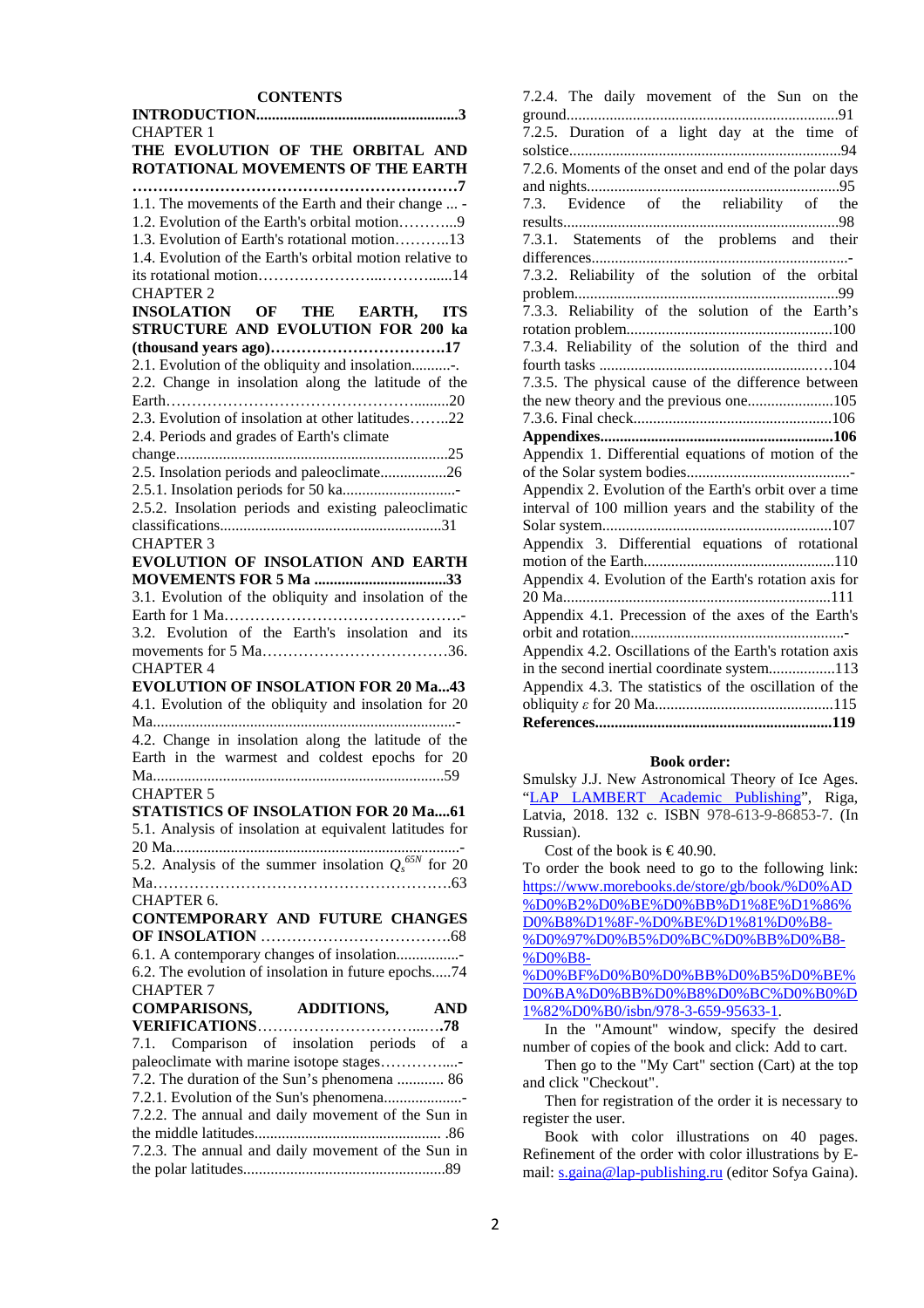## **INTRODUCTION**

In the first third of the 20th century Milutin Milankovitch (Milankovitch, 1939) created the Astronomical theory of Ice ages, which is also called the Astronomical theory of climate change. In it, the Earth's insolation at different latitudes is calculated on the basis of three parameters: the eccentricity *e* of the Earth's orbit, the angular position of the perihelion  $\varphi_{pv}$  and the obliquity *ε*. This theory includes three problems: the orbital motion of the bodies of the Solar system, the rotational motion of the Earth and the problem of insolation of the Earth depending on the parameters of its orbital and rotational movements.

M. Milankovitch's solutions consistently repeated several generations of researchers (Brouwer and Van Woerkom, 1950; Sharaf and Budnikova, 1969; Berger and Loutre, 1991; Laskar et al, 2004a; Edvardsson et al, 2002). However, they all went in the same way, which over the centuries was developed in celestial mechanics. We went the other way (Smulsky, 2016a). We did not copy the equations of the predecessors, but we derived them from the original foundations. Secondly, in the derivation of equations we sought to introduce minimal simplifications. And, thirdly, the tasks were solved by numerical methods, while using the most high-precision versions or creating new ones. For the first and third tasks, our independent studies have confirmed the predecessors' research. But the results of the rotational motion problem are different. The amplitude of oscillations of the obliquity *ε* is seven times larger. These fluctuations give rise to changes in insolation that explains the climate oscillations in the past.

The book examines the actual side of the problem: how our world works, why the observed phenomena occur and why they evolve. The history of the problem, different aspects of its understanding and the contribution of various authors to its development are not considered here.

The underlying problems of the astronomical theory of the evolution of the orbital and rotational movements of the Earth are among the most difficult tasks of contemporary science. They are solved, and the book presents their results, which are available for understanding by a wide range of readers. This is achieved through 63 drawings and graphs. This abundance of illustrated material in the book makes it compact and informative. The material in the illustrations is much larger than the volume of this book, and it will serve as a basis for further research in various fields of science.

For those who want to understand the origins of the results, to check and make sure of their fairness, and maybe even get them, the book presents the material in the Appendices.

The book has 7 chapters and 4 Appendices. In the first chapter, the evolution of the orbital and rotational motions of the Earth is considered. First, in the figures and graphs, the basic characteristics of these motions in ordinary space and in a spherical coordinate system are presented. Then, changes in the parameters of the orbital motion for 6 thousand years and 1 million years, and rotational motion for 1 million years are considered.

The processes occurring on the Earth depend on the relative change in the Earth's orbit relative to its equator. At different time intervals from 0.1 to 10 thousand years, the evolution of the relative motion parameters is shown. In the same chapter, the results of the solutions are compared with the observations and results of other authors.

In the second chapter, the evolution of the angle of inclination between the planes of the Earth's orbit and its equator (i.e. obliquity) is considered, as well as the Earth's insolation for 200 thousand years ago (ka). The change of Earth's insolation on the latitude is given in the contemporary epoch and in the warmest and the coldest epochs. At the interval of 200 ka 13 insolation periods of climate change were introduced. At the interval of 50 ka they are compared with the paleoclimate and it is shown that the main events: the Holocene optimum, the penultimate and last glacial periods, and also the warm period between them are consistent with the insolation periods.

In the third chapter, the evolution of the obliquity and insolation of the Earth for 1 Ma is considered. The climate changes caused by insolation are analyzed, its gradations are introduced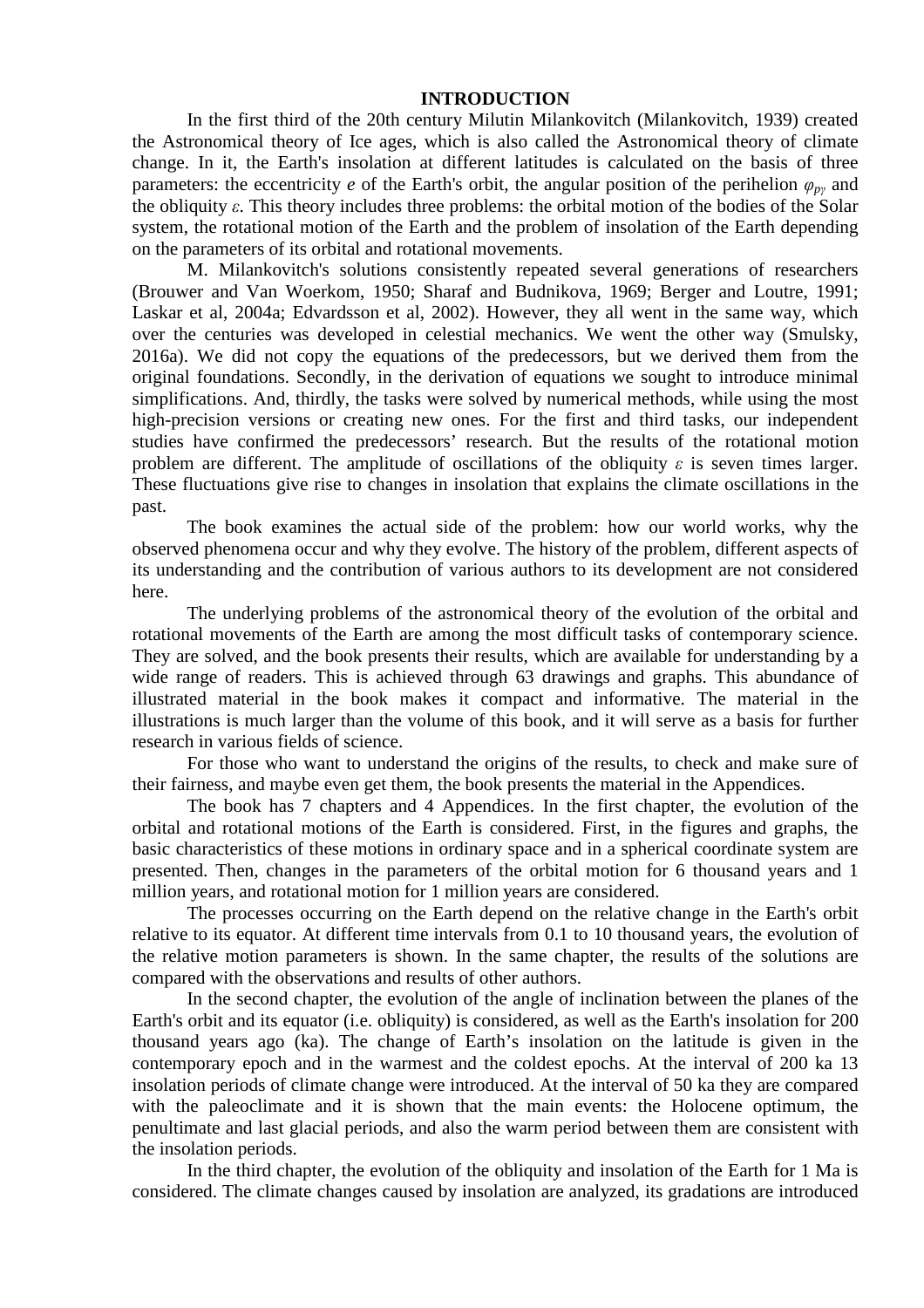in the form of 6 levels, for example, for cold: moderately cold, cold and extremely cold. Further, the evolution of the obliquity and insolation for the 2nd, 3rd, 4th and 5th millions of years are also considered.

These results are summarized on graphs for 5 Ma. Here we also consider the evolution of the parameters of the orbital and rotational movements of the Earth for 5 Ma. Evolution of the parameters of the orbital motion for 100 Ma is presented in Appendix 2, and rotational one for 20 Ma is in Appendix 4.

In Chapter 4, the changes in the obliquity and insolation are given at million-time intervals, beginning with the 6th Ma on the 20th Ma. On all these graphs, as well as on the previous ones, for comparison, changes of these parameters are given according to the previous Astronomical theory of climate. Here, we also compare insolation along the latitude of the Earth to the most extreme epochs for 20 Ma.

The fifth Chapter analyzes the types of climate caused by insolation for 20 Ma. Periods with climate levels: extreme cold and extreme warm are distributed unevenly. The characteristics of the climate at million-time intervals are introduced: calm, normal and restless. Their statistics are given.

In Chapter 6, the changes of insolation with a detail of 1 year are given from 5 ka to 2050 year at different latitudes of the Northern hemisphere. The short-period oscillations of insolation with the period of 18.6 years and less are shown and their causes are indicated.

The evolution of the obliquity and insolation in future epochs are considered at intervals of 200 thousand and 1 million years. The main properties of the climate are such one as in the past epochs. When compared at million-time intervals it follows that the next million years is characterized by a more relaxed climate than the previous one.

"Chapter 7. Comparisons, additions and verification" is devoted to additional issues that expand the application of the new Astronomical theory of climate change. In section 7.1, yhe insolation periods of paleoclimate are compared with marine isotope stages (MIS) for 5 Ma. The stages of MIS are defined by the change heavy isotope of oxygen <sup>18</sup>O in sediments of the World Ocean. As a result of the analysis it was found that the MIS does not reflect changes in the paleoclimate.

In section 7.2 the motion of the Sun in the sky at different latitudes, in different parts of the day and year is considered in detail. On this basis, the duration of the day, including the polar day and the moments of its occurrence are shown. The results are presented in graphs and illustrations, both for the contemporary epoch and for other epochs.

In section 7.3, the evidence of the presented results is considered. The problem statement in the new and former Astronomical theories is considered. The new statement formulates four problems, and evidence is presented for each of them. The physical reason for the difference between the new theory and the old one is also explained here.

The Appendices contain the differential equations of orbital and rotational motions of the Earth, evolution of the orbital motion for 100 Ma and the rotational for 20 Ma. The precession of the Earth's rotation axis and its fluctuations in detail is studied in different coordinate systems. The statistics of the fluctuations of the obliquity is analyzed for of 20 Ma.

This book is intended for a wide range of readers. It is of interest to researchers in the fields of Earth Sciences, Astronomy, mechanics and physics. The book can be used by students and postgraduates in the preparation of term papers and dissertations.

The presented results of new Astronomical theory of climate change are basing on the solution of the Earth's orbital and rotational motion problems on the supercomputers of the Siberian Supercomputing Centre in the ICMMG SB RAS, Novosibirsk, Russia.

This book is the result of my 30 years of work at the Institute of Earth Cryosphere, Tyumen Scientific Centre, SB RAS. At different stages, I was helped by young colleagues, many of whom were students. At many important stages my sons: Leonid J. Smulsky and Yaroslav J. Smulsky are helping for mine. I express my gratitude to all of them.

All comments and suggestions please send to:

625026, Tyumen, Malygina str., 86, Institute of Earth Cryosphere, Russia.